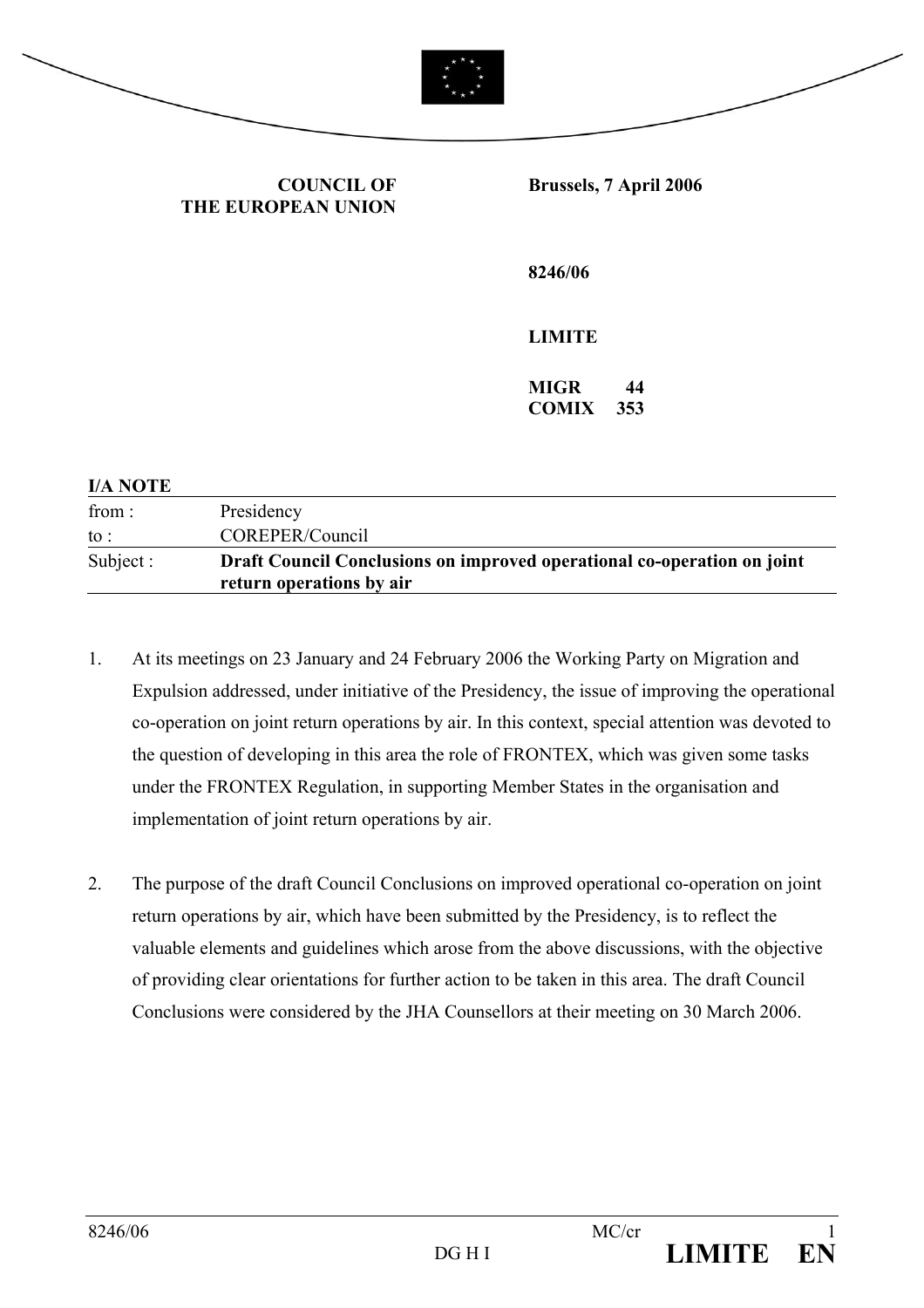- 3. At its meeting on 6 April 2006 the Strategic Committee on Immigration, Frontiers and Asylum reached agreement on the text as set out in the Annex to this Note.
- 4. The COREPER is invited to confirm agreement on this text with a view to its approval by the Council.

 $\overline{\phantom{a}}$  , where  $\overline{\phantom{a}}$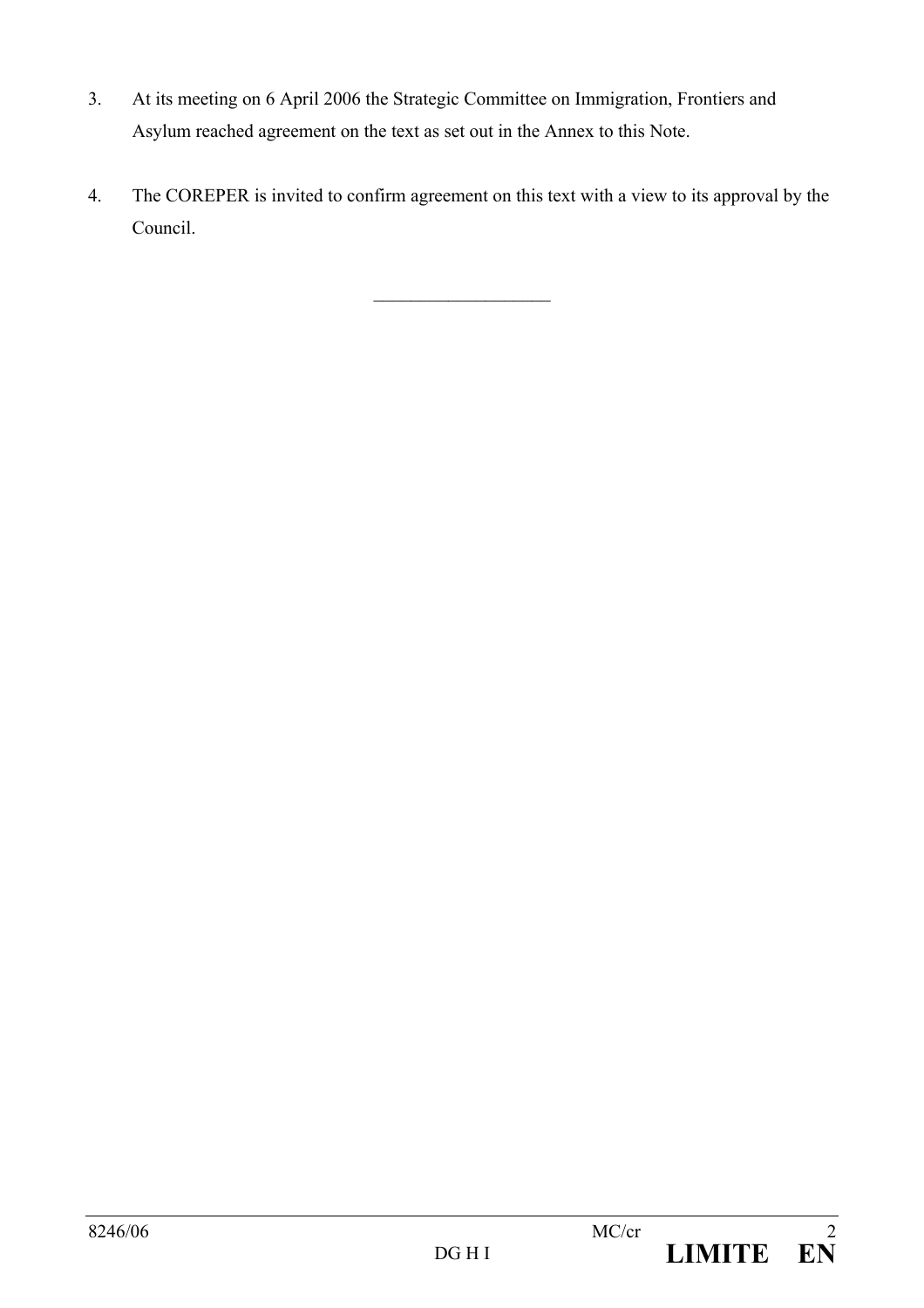## **Draft Council Conclusions**

## **on improved operational cooperation on joint return operations by air**

## **Recalling that:**

- The Return Action Programme<sup>1</sup>, adopted by the Council on 28 November 2002, recommends in Chapter IV making the return of third country nationals illegally resident in a Member State as efficient as possible by sharing existing capacities for the organisation of joint flights among the Member States (n. 36) and points out the necessity of joint training measures for the officials with responsibility for return operations (n. 30);
- The Council adopted in 2004 a Decision<sup>2</sup> defining the organisational arrangements which are appropriate for carrying out joint return operations by air, identifying in particular the tasks specific to the organising Member State, the tasks specific to the participating Member States and the common tasks;
- The Council, in its Conclusions adopted on 12 July 2004 on giving practical effect to the Council Decision on the organisation of joint flights<sup>3</sup>, invited the European Commission and the Member States "*to explore ways for the Border Management Agency to provide the necessary assistance for organising joint flights*";
- The FRONTEX Agency has been tasked, in the relevant Regulation, "*to provide the necessary assistance for organising joint return operations of Member States*" (Article 9), as well as to hold additional training courses and seminars on "*subjects related to the return of third country nationals for officers of the competent national services of Member States*"  $(A<sup>th</sup>$



 **1** 14673/02 MIGR 125 FRONT 135 VISA 172.

**<sup>2</sup>** Council Decision of 29 April 2004, on the organisation of joint flights for removals from the territory of two or more Member States, of third-country nationals who are subjects of individual removal orders (2004/573/EC) (OJ L 261 of 6.8.2004, page 28).

**<sup>3</sup>** Council Conclusions on giving practical effects to the Council Decision on the organisation of joint flights for removals from the territory of two or more Member States, of third-country nationals who are subjects of individual removal orders (8540/04 MIGR 30 COMIX 275).

**<sup>4</sup>** See Council Regulation (EC) 2007/2004 of 26 October 2004 establishing a European Agency for the Management of Operational Cooperation at the External Borders of the Member States of the European Union (OJ L 349 of 25.11.2004, page 1).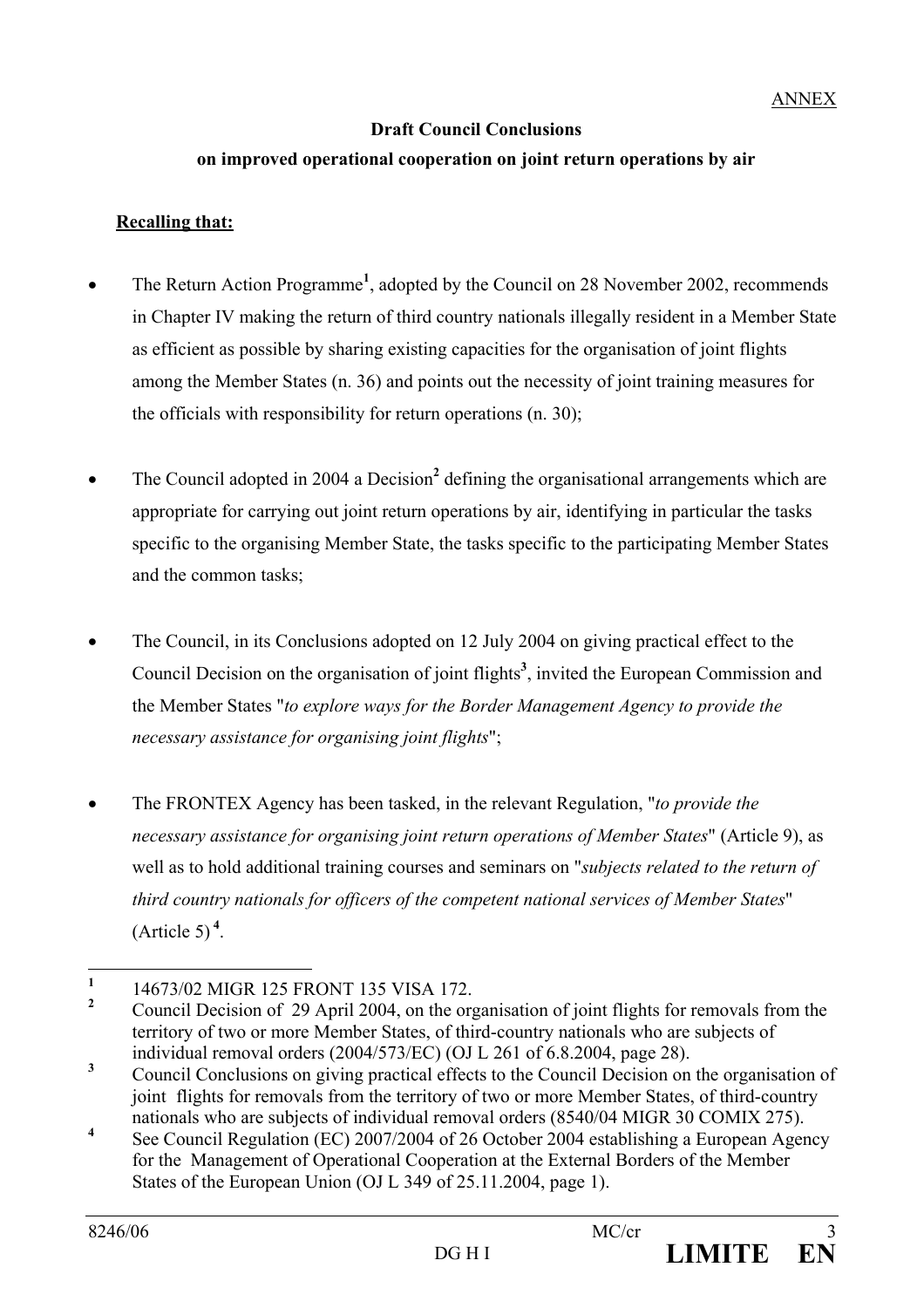**The Council of the European Union, underlining that joint return operations constitute an important tool for the efficient implementation of the return policy of the Union, considers that:** 

- joint return operations should be organised in full respect of the human rights and of the dignity of the person subject to removal, in compliance in particular with Article 6(2) of the Treaty on the European Union and with the relevant international instruments;
- the model whereby the charter flight is organised by one Member State, which leads the entire operation, with the participation of other Member States, has proven to be successful and efficient and should continue to apply;
- FRONTEX, subject to a precise definition of the scope of its responsibilities in this area, should play a co-ordinating role in the organisation of joint charter flights and provide the necessary assistance. When identifying its specific tasks special attention should be paid in particular to criteria of economic efficiency and to the need to accelerate and facilitate the relevant procedures;
- FRONTEX should be given access to  $\text{ICO-NET}^1$  in order to perform its tasks and should use this system as a platform for its communication with the Member States;
- the involvement of Liaison Officers, of members of the diplomatic and consular representations of the Member States concerned and of representatives of the relevant destination countries during the organisation and implementation of joint return operations is of utmost importance and should be reinforced;
- the definition of common training standards and the organisation of training courses for officers of the Member States responsible for removal operations will promote the future organisation of joint charter flights and improve the efficiency of joint return operations. The national standards of Member States will constitute the basis for further developing such activities.

 **1** See Council Decision of 16 March 2005 establishing a secure web-based Information and Coordination Network for Member States' Migration Management Services (2005/267/EC) (OJ L 83 of 1.4.2005, page 48).